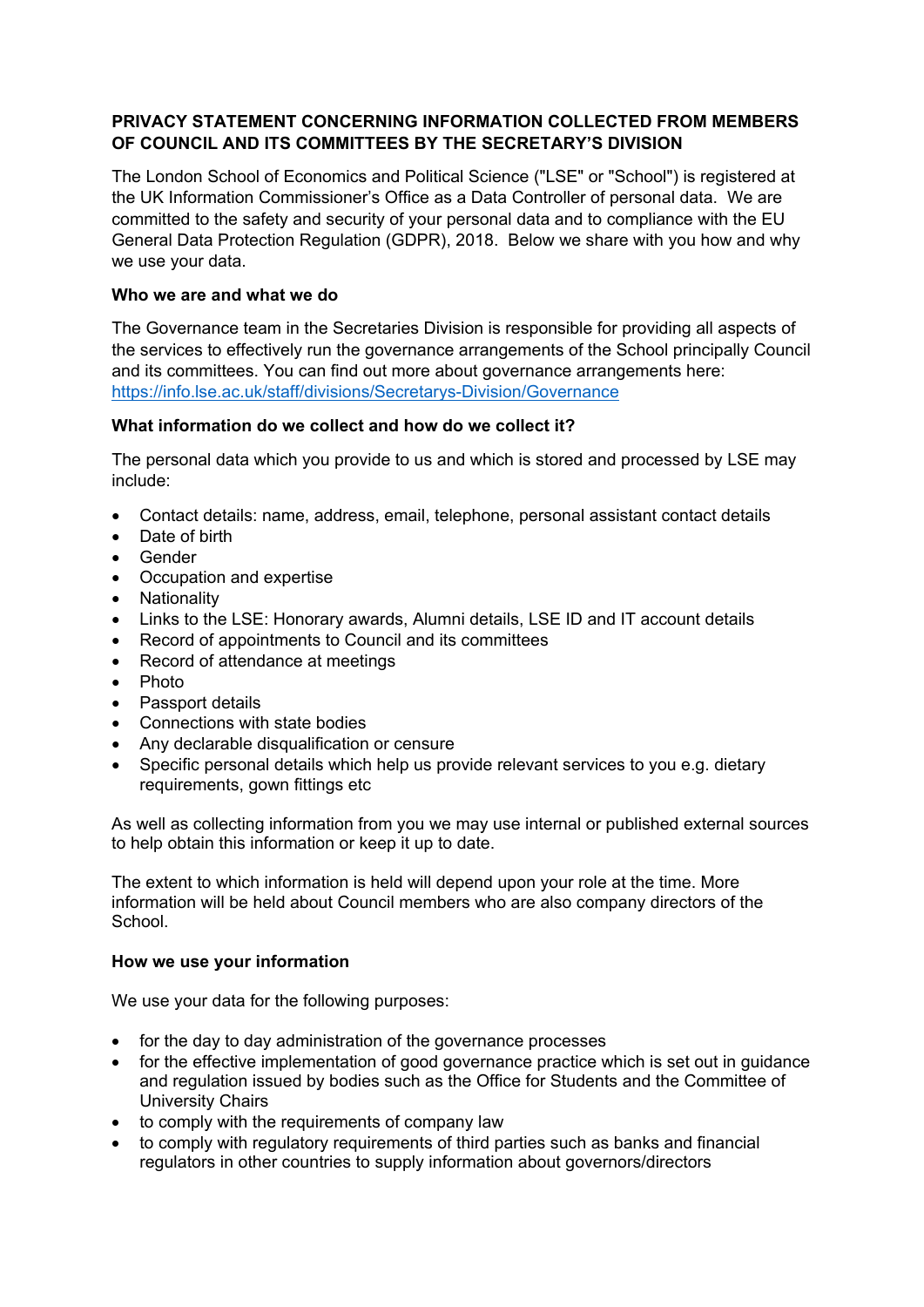If you have explicitly given your consent we will also share your name and email address only with others in the School such as the Communications team in order that they can keep you informed of relevant School activities.

### **Security of your data**

Personal data is held on the School's secure server infrastructure and access is restricted to authorised personnel only. Your name and email only is stored on the cloud based secure server infrastructure of our third party supplier of board portal software. The processing of your data is governed by contractual data protection assurance terms agreed between LSE and such suppliers. All personal data stored in this way is used exclusively for LSE Governance purposes as detailed in this Privacy Statement.

We will never share your personal data with third parties for non-LSE purposes, or sell any of your information for any reason. Personal data is not made available to other parts of the School except for purposes related to undertaking governance activities with the one exception of keeping you informed of school events and activities if you have given your consent for this.

#### **How long do we hold personal information for?**

There are some legal requirements to keep records for defined periods going beyond the end of your active engagement with the governance of the School. We consider it good practice to keep a full historical record of all those who have been part of the School's governance arrangements. In other respects, after you cease to be active, the records will be only be used in relation to any legally required purpose or future contact initiated by you or any future active re-engagement with the School. Should you continue in an emeritus capacity or as a member of Court we will also share relevant information with the Philanthropy and Global Engagement Directorate in order for them to maintain that relationship between you and the School. We will not retain any information about you which is no longer required.

# **Your rights and Subject Access Requests (SAR)**

You have a right to:

- request a copy of the information we hold about you
- update or change any incorrect information we hold about you
- ask us to stop processing your personal data in certain ways unless it is necessary for the purpose you provided it to us
- raise a concern or complaint about the way we use your information
- request the portability of your data
- object to any automated decision-making we carry out
- request information on publicly available sources used by the Secretary's Division
- submit a complaint to the Information Commissioner's Office (ICO), the supervisory authority

You have a right to access all personal information that the Secretary's Division and/or the School holds on you at any time. If you would like to submit an SAR please put your request in writing to the Data Protection Officer [gldp.info.rights@lse.ac.uk](mailto:gldp.info.rights@lse.ac.uk).

If you have any questions about this Privacy Statement or would like to receive a copy of the information we hold about you, please contact us as outlined above.